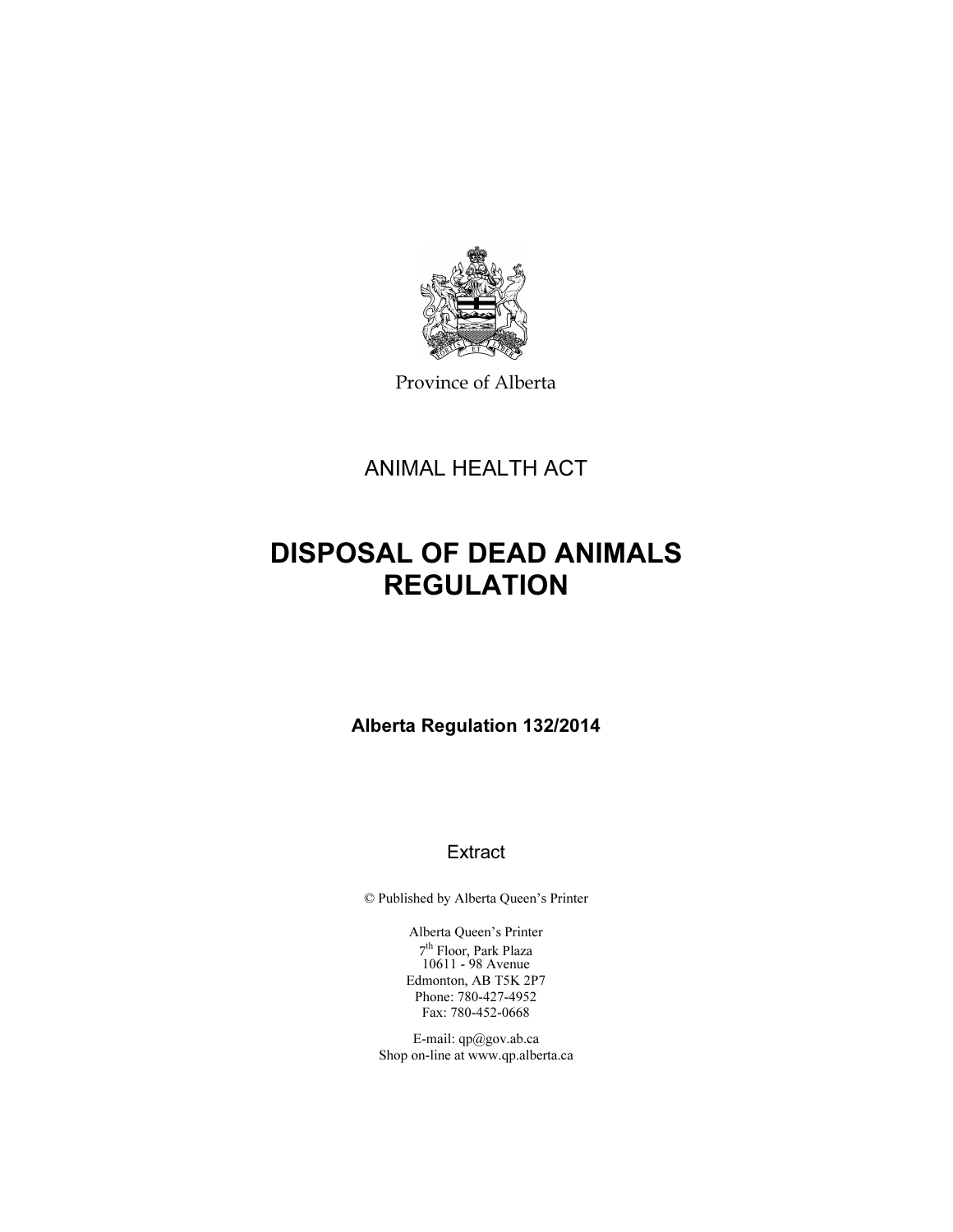# Copyright and Permission Statement

Alberta Queen's Printer holds copyright on behalf of the Government of Alberta in right of Her Majesty the Queen for all Government of Alberta legislation. Alberta Queen's Printer permits any person to reproduce Alberta's statutes and regulations without seeking permission and without charge, provided due diligence is exercised to ensure the accuracy of the materials produced, and Crown copyright is acknowledged in the following format:

© Alberta Queen's Printer, 20\_\_.\*

\*The year of first publication of the legal materials is to be completed.

## Note

All persons making use of this document are reminded that it has no legislative sanction. The official Statutes and Regulations should be consulted for all purposes of interpreting and applying the law.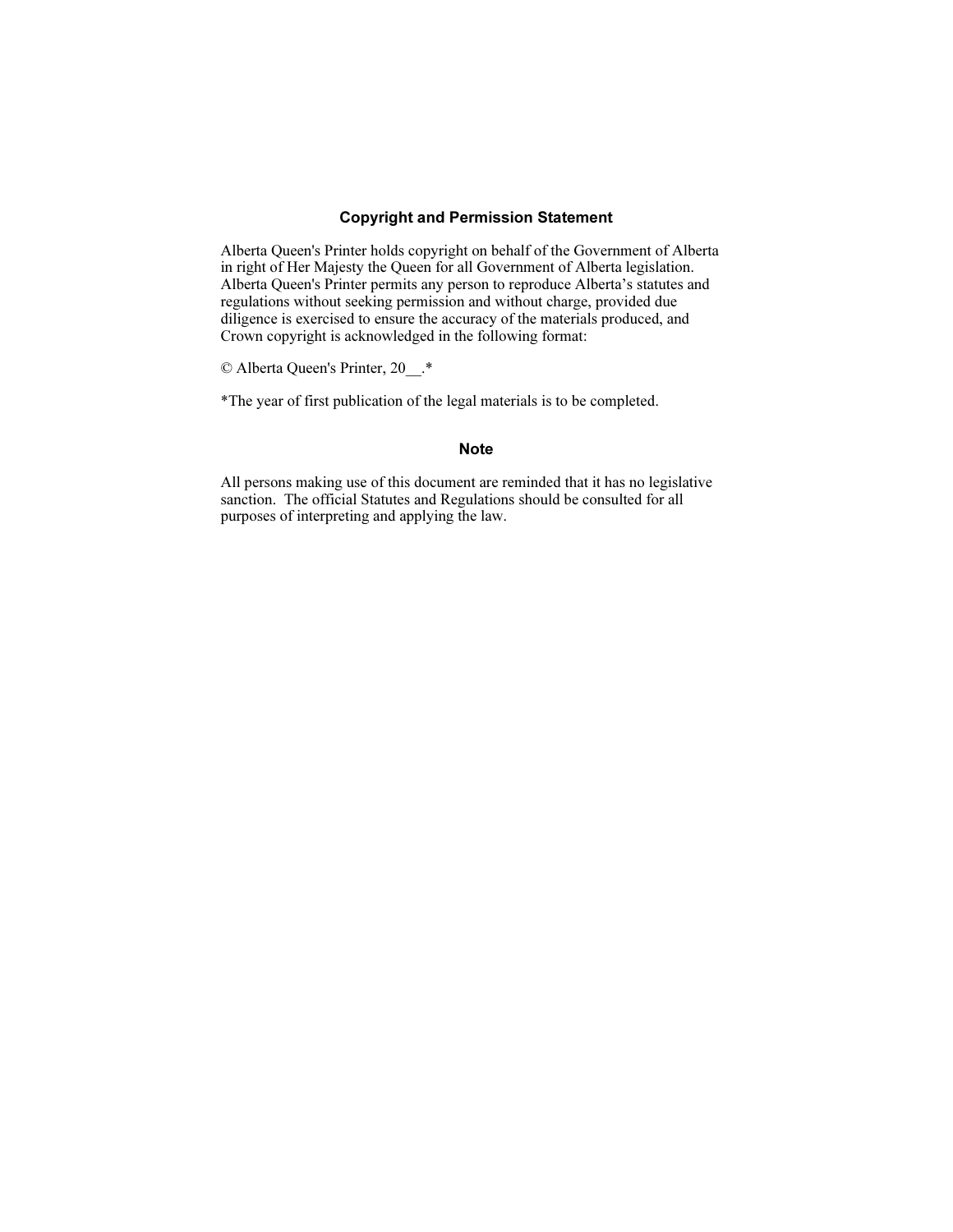(no amdt)

# ALBERTA REGULATION 132/2014

# Animal Health Act

# DISPOSAL OF DEAD ANIMALS REGULATION

# Table of Contents

- Definitions
- Application

# Disposal of Dead Animals

- Owner's duties
- Disposal by meat facility
- Conditions respecting use of disposal methods
- Diseased animals
- Disposal in landfill
- Burial
- Burning
- 10 Composting in compost facility
- Farm composting
- Food for other animals
- Rendering
- Natural disposal
- Method approved by Minister
- Approval of disposal methods
- Rendering plant
- 18 Disaster or emergency

#### General

- Transport of non-rendered dead animal
- Diagnosis of animal diseases
- Offences
- Penalties
- Repeal
- Expiry
- Coming into force

# **Definitions**

In this Regulation,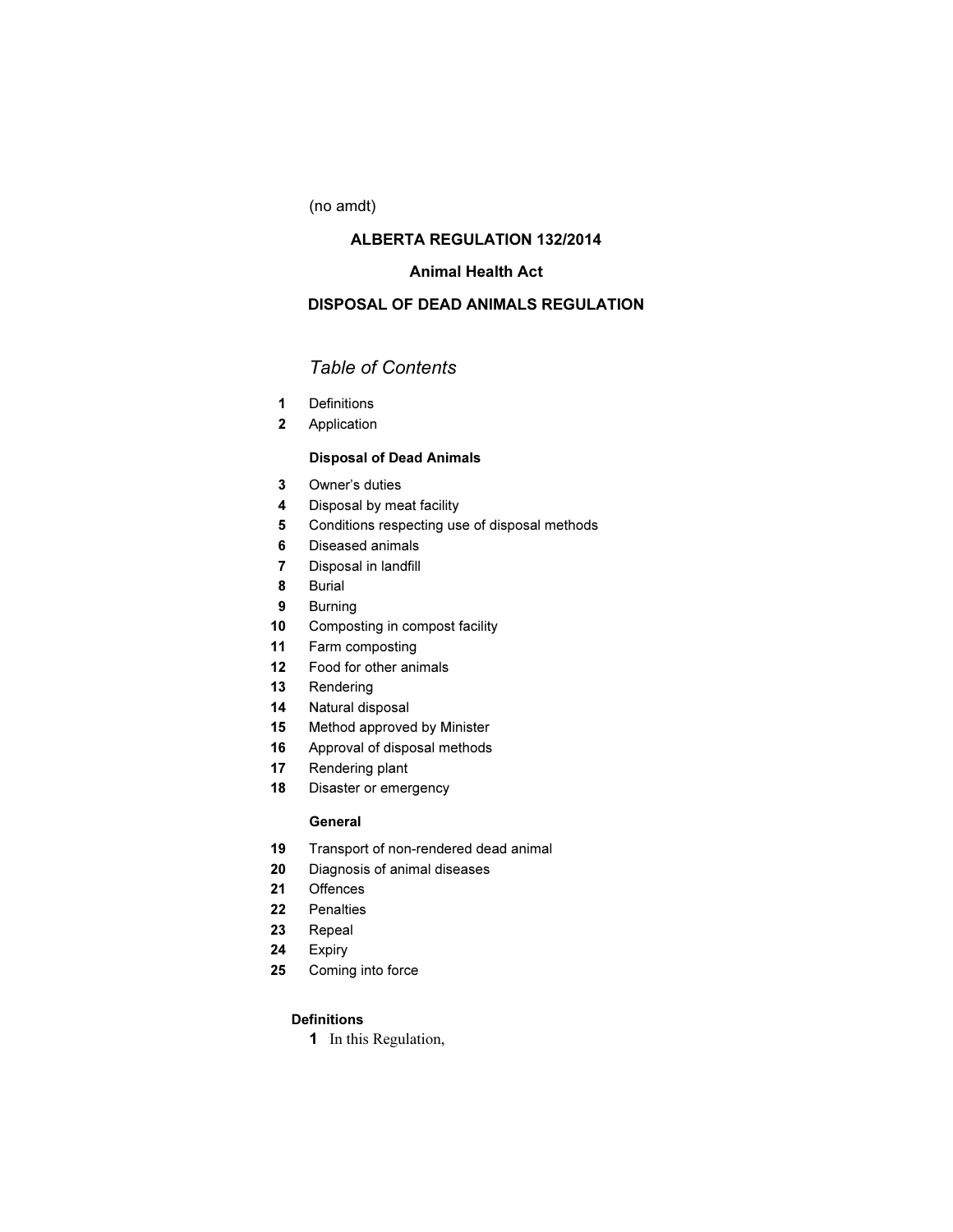- (a) "Act" means the Animal Health Act;
- (b) "composting", in respect of a dead animal, means a managed process for aerobic decomposition of the dead animal;
- (c) "dead animal" means
	- (i) all or part of an animal that has died from a cause other than having been slaughtered or killed for
		- (A) human or animal consumption, or
		- (B) an animal product or animal by-product,
	- (ii) inedible offal, condemned material or waste material from an animal that was slaughtered or killed for
		- (A) animal consumption, or
		- (B) an animal product or animal by-product,
		- and
	- (iii) inedible offal, condemned material or waste material from an animal processed at a meat facility;
- (d) "meat facility" means
	- (i) a meat facility within the meaning of the Meat Inspection Act, and
	- (ii) an establishment within the meaning of the Meat Inspection Act (Canada) in which animals are slaughtered;
- (e) "rendering plant" means a rendering plant within the meaning of the Health of Animals Act (Canada).

#### Application

2(1) This Regulation does not apply to wildlife as defined in the Wildlife Act or controlled animals as defined in the Wildlife Act, except

- (a) wildlife or controlled animals possessed by a person who is or was the holder of a zoo permit under the Wildlife Act relating to the wildlife or controlled animals,
- (b) wildlife possessed by a person who is or was the holder of a game bird farm permit under the Wildlife Act relating to the wildlife,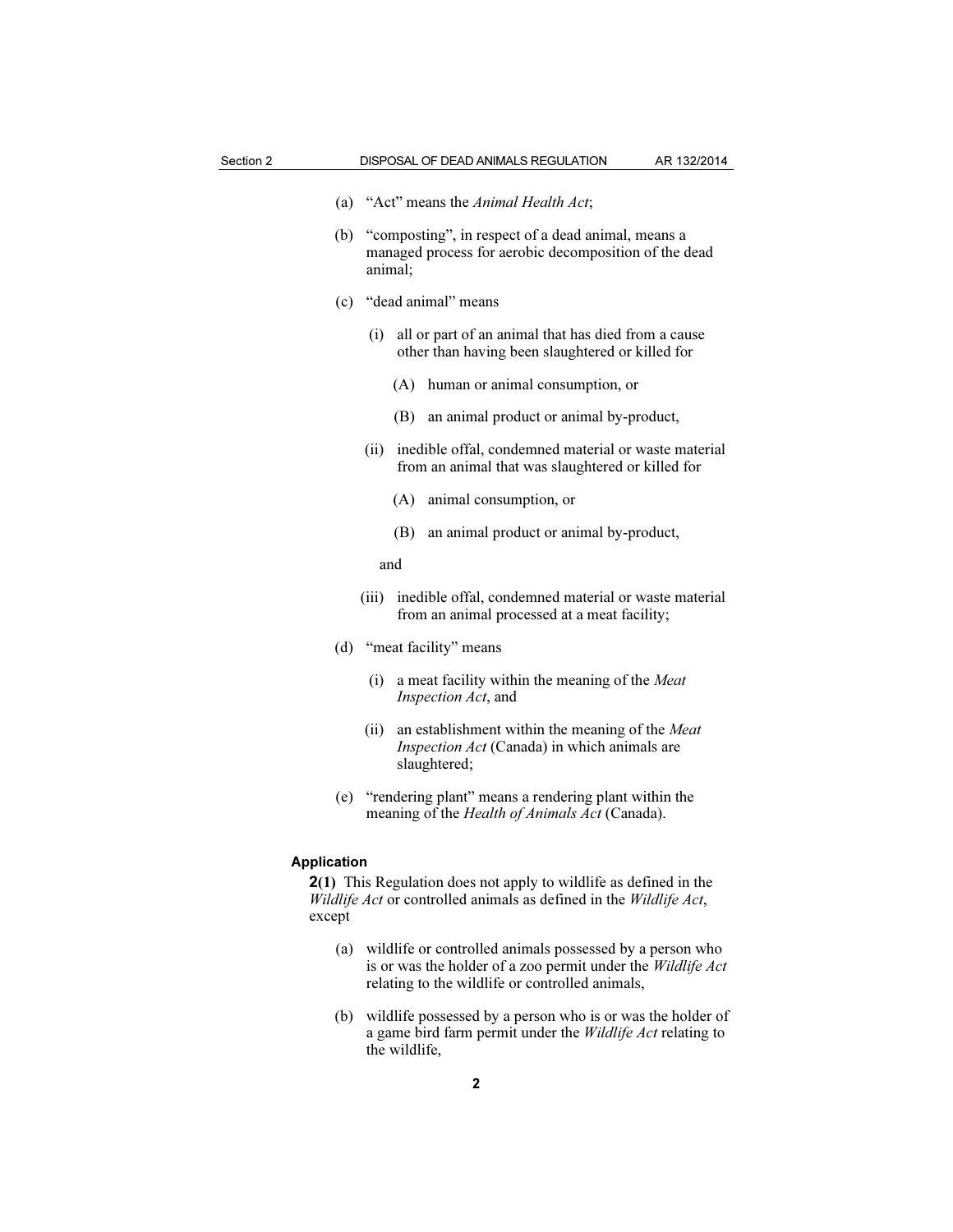- (c) wildlife possessed by a person who is or was the holder of a temporary shelter permit under the Wildlife Act relating to the wildlife,
- (d) fur-bearing animals held by a person who is or was the holder of a licence under the *Fur Farms Act* relating to the fur-bearing animals,
- (e) wildlife or controlled animals possessed by a non-resident or non-resident alien who is or was the holder of an import permit under the Wildlife Act relating to the wildlife or controlled animals, and
- (f) wildlife processed at a meat facility.

(2) For greater certainty, nothing in this Regulation affects the operation of any other law, including, without limitation,

- (a) any law that requires an approval, consent, permit, licence or other authorization or document to be obtained for an activity relating to the disposal of a dead animal, or
- (b) any law that relates to a method of disposal, including without limitation, any law prohibiting or regulating the setting of fires.

#### Disposal of Dead Animals

#### Owner's duties

3(1) The owner of a dead animal shall dispose of the dead animal in accordance with this Regulation.

(2) In storing or disposing of a dead animal, the owner of the dead animal shall ensure that

- (a) the odours generated by the dead animal are minimized,
- (b) any run-on or run-off water at the site where the dead animal is located is minimized,
- (c) the risk of the spread of disease is minimized, and
- (d) the dead animal does not create a nuisance.

(3) The owner of a dead animal shall dispose of the dead animal within 7 days unless the owner stores the dead animal

 (a) outside during winter months when the ambient temperature is low enough to keep the dead animal completely frozen,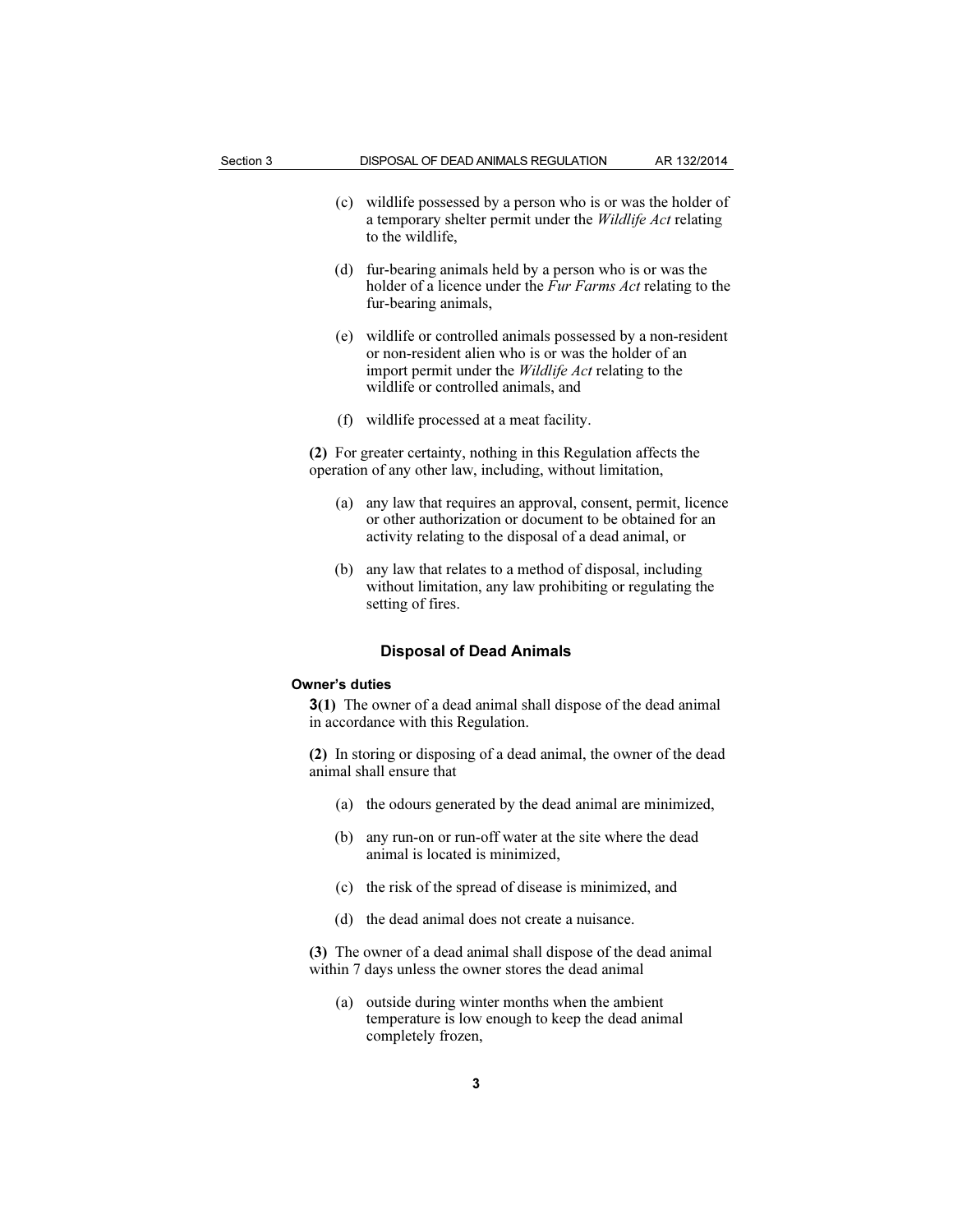- 
- (b) in a freezer unit, or
- (c) in accordance with the directions of the chief provincial veterinarian, an inspector appointed under section 6(2) of the Act or a veterinary inspector appointed under the Health of Animals Act (Canada).

(4) The owner of a dead animal shall comply with any direction of an inspector directing the owner to dispose of the dead animal.

(5) The owner of an animal that is euthanized with drugs or other chemical substances shall take steps to prevent scavengers from gaining access to the animal beginning at the time the drugs or other chemical substances are administered until the final disposal of the dead animal.

## Disposal by meat facility

4 Subject to section 6 and the terms of any order made under section 18, an owner or operator of a meat facility shall dispose of a dead animal by a method

- (a) set out in section 7, 9(b), 10 or 13,
- (b) referred to in section 15 that is approved for use by owners or operators of meat facilities under section 16, or
- (c) authorized by the chief provincial veterinarian.

#### Conditions respecting use of disposal methods

5 An owner of a dead animal shall not dispose of a dead animal using a method referred to in section 8, 9(a), 11 or 14 unless

- (a) the owner had custody or care and control of the animal immediately before the animal's death, and
- (b) the owner is an owner of the land or premises on which the dead animal is disposed of.

#### Diseased animals

6(1) If a dead animal is known or suspected to have had a disease that is reportable under the Act but is not reportable under the Health of Animals Act (Canada), the owner of the dead animal shall dispose of the dead animal by a method provided for in this Regulation as directed by the chief provincial veterinarian or an inspector appointed under section 6(2) of the Act.

(2) If a dead animal is known or suspected to have had a disease that is not reportable under the Act but is reportable under the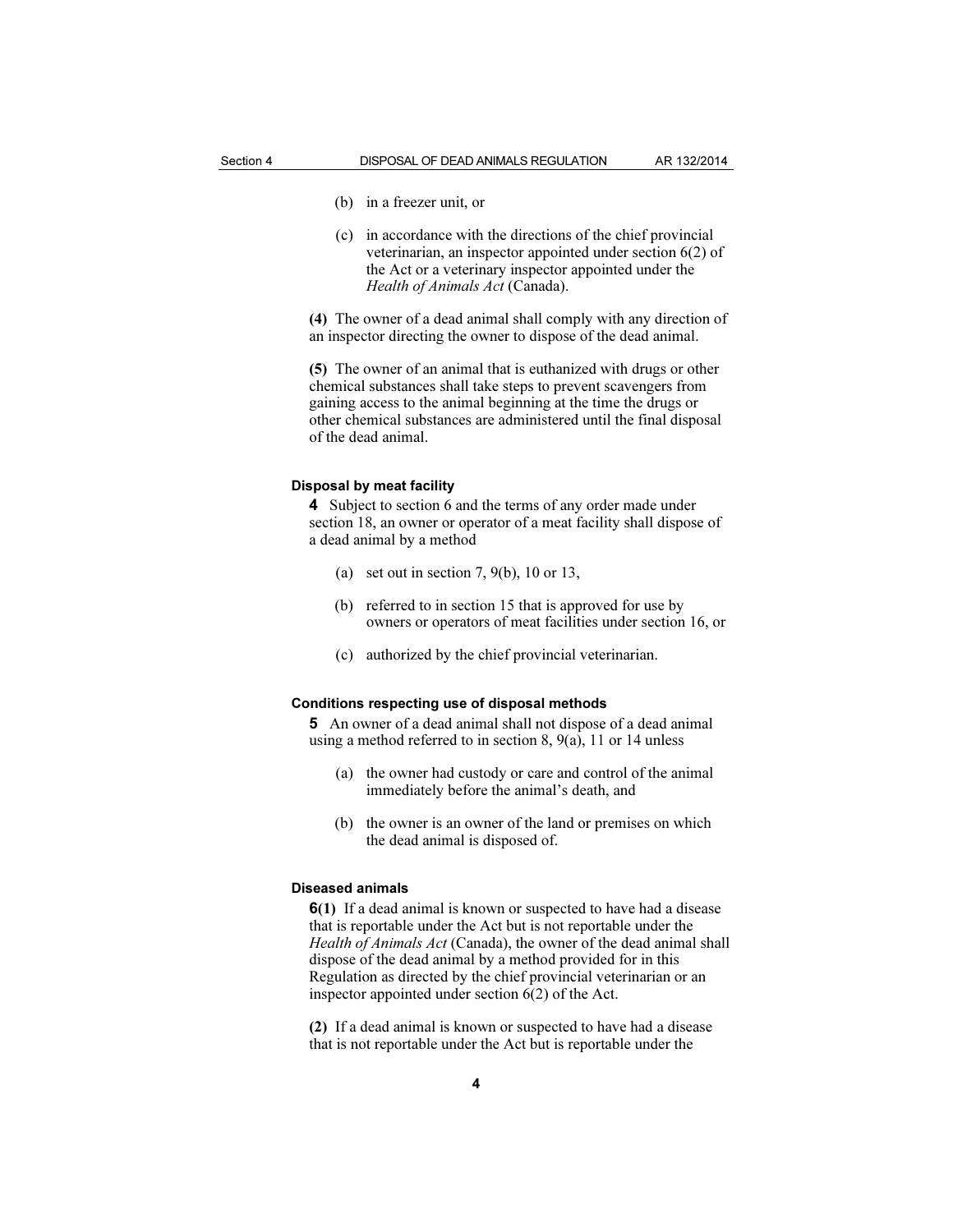Health of Animals Act (Canada), the owner of the dead animal shall dispose of the dead animal by a method provided for in this Regulation as directed by a veterinary inspector appointed under the Health of Animals Act (Canada).

(3) If a dead animal is known or suspected to have had a disease that is reportable under the Act and under the Health of Animals Act (Canada), the owner of the dead animal shall dispose of the dead animal by a method provided for in this Regulation as directed by

- (a) the chief provincial veterinarian or an inspector appointed under section 6(2) of the Act, or
- (b) a veterinary inspector appointed under the *Health of* Animals Act (Canada).

#### Disposal in landfill

7 Subject to section 6 and the terms of any order made under section 18, a dead animal may be disposed of in a Class I or Class II landfill as defined in the Waste Control Regulation (AR 192/96).

#### Burial

8(1) In this section, "provincial highway" means a provincial highway as defined in the Highways Development and Protection Act, but does not include a proposed highway.

(2) Subject to section 6 and the terms of any order made under section 18, a dead animal may be buried in a farm burial pit in accordance with subsections (3) to (6).

(3) A dead animal may be buried in a farm burial pit only if the bottom of the pit is at least one metre above the seasonal high-water table.

(4) One or more dead animals may be buried in a farm burial pit if

- (a) the total weight of the dead animals buried in the pit does not exceed 2500 kg, and
- (b) the pit
	- (i) is at least 100 m from any well or other domestic water intake, stream, creek, pond, spring, river, irrigation canal, dugout or other water source and the high-water mark of any lake,
	- (ii) is at least 25 m from the edge of any coulee or embankment,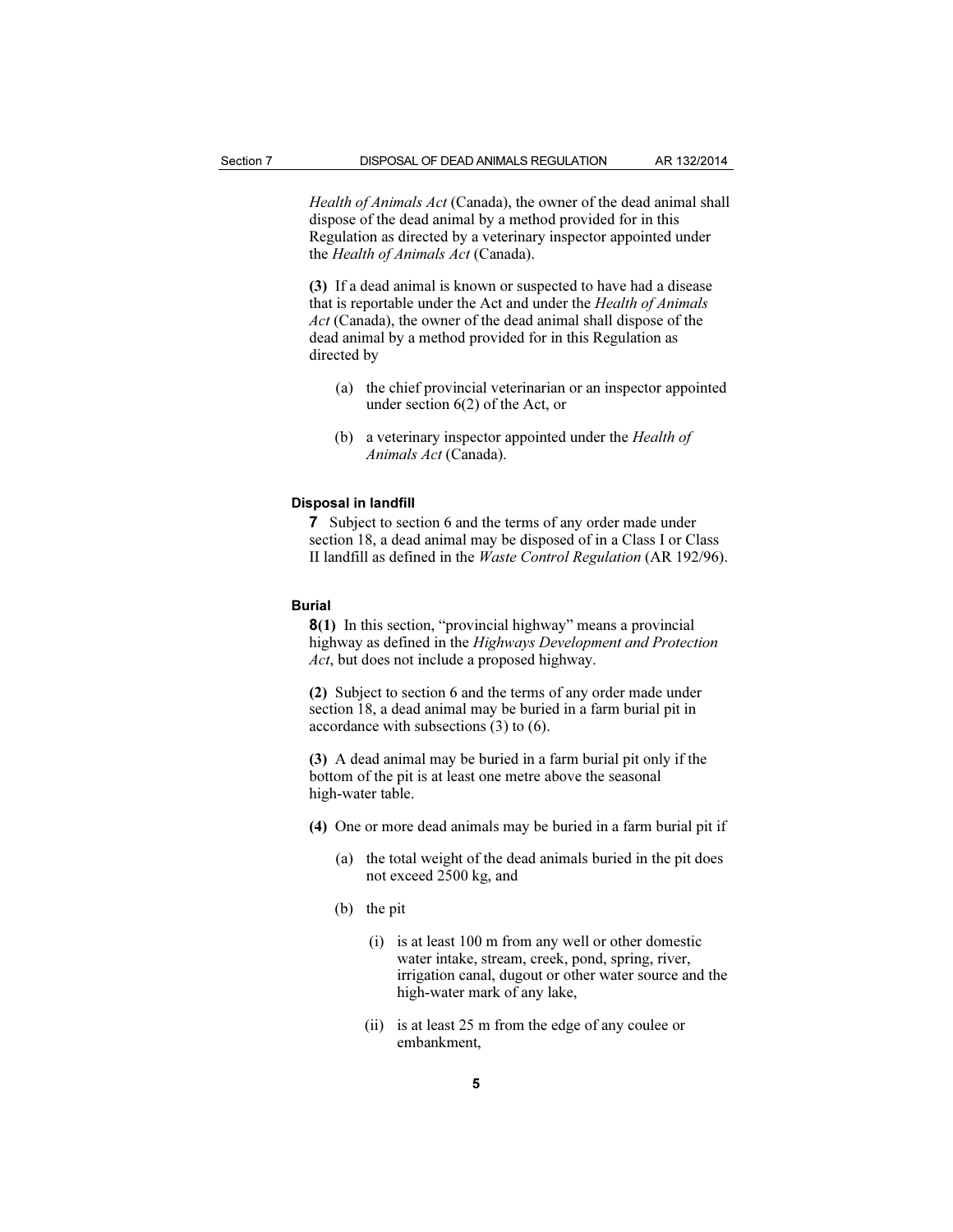- (iii) is at least 10 m from any other farm burial pit,
- (iv) is at least 100 m from any residence,
- (v) is at least 100 m from the boundary of any land owned or leased by a person other than the owner of the dead animal, unless the owner or leaseholder of the land has consented in writing to the pit being located closer to the boundary,
- (vi) is at least 300 m from any provincial highway, and
- (vii) is covered with
	- (A) a minimum of one metre of compacted soil, if no additional dead animals are to be buried in the pit, or
	- (B) a wooden or metal lid that is designed to exclude scavengers and quicklime is applied to the dead animal or animals in sufficient quantities to control flies and odour, if the weight limit established by clause (a) has not been reached and the owner intends to bury additional dead animals in the farm burial pit.

(5) For the purposes of subsection  $(4)(a)$ , the total weight of dead animals is determined by adding the weight at the time of burial of each dead animal buried in the pit to the weight at the time of burial of each dead animal previously buried in the pit.

- (6) One or more dead animals may be buried in a farm burial pit if
	- (a) the total weight of the dead animals buried in the pit does not exceed 100 kg, and
	- (b) the pit
		- (i) is at least 50 m from any well or other domestic water intake, stream, creek, pond, spring, river, irrigation canal or other water source and the high-water mark of any lake,
		- (ii) is at least 25 m from the edge of any coulee or embankment,
		- (iii) is at least 100 m from any residence situated on land owned or leased by a person other than the owner of the dead animal,
		- (iv) is at least 3 m from any other farm burial pit,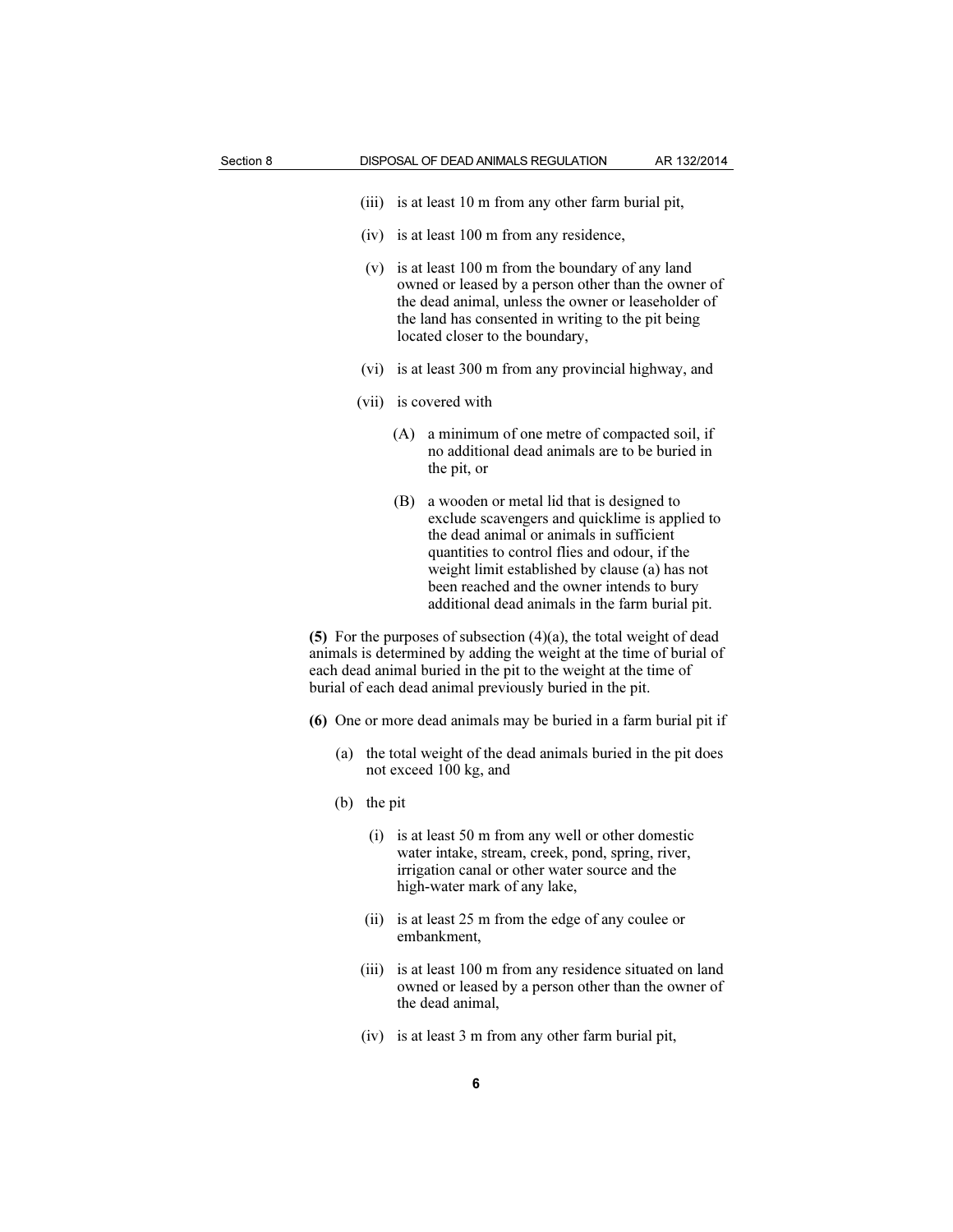- (v) is covered with a minimum of one metre of compacted soil, and
- (vi) has not been used for the burial of a dead animal during the previous 5-year period.

(7) If authorized in writing by the chief provincial veterinarian or an inspector appointed under section 6(2) of the Act, one or more dead animals exceeding 2500 kg in total weight may be buried in a farm burial pit in accordance with any directions provided in the authorization.

#### Burning

9 Subject to section 6 and the terms of any order made under section 18, a dead animal may be burned in accordance with the applicable provisions in the Environmental Protection and Enhancement Act and in the regulations or codes of practice under that Act relating to the burning

- (a) in an open fire, or
- (b) in an incinerator.

#### Composting in compost facility

10 Subject to section 6 and the terms of any order made under section 18, a dead animal may be disposed of by composting in a Class I compost facility as defined in the Waste Control Regulation (AR 192/96).

#### Farm composting

11(1) Subject to section 6, and the terms of any order made under section 18, a dead animal may be disposed of by composting

- (a) in an outdoor farm open compost pile
	- (i) that is
		- (A) at least 100 m from any well or other domestic water intake, stream, creek, pond, spring, river, irrigation canal, dugout or other water source and the high-water mark of any lake,
		- (B) at least 25 m from the edge of any coulee or embankment, and
		- (C) at least 100 m from any residence,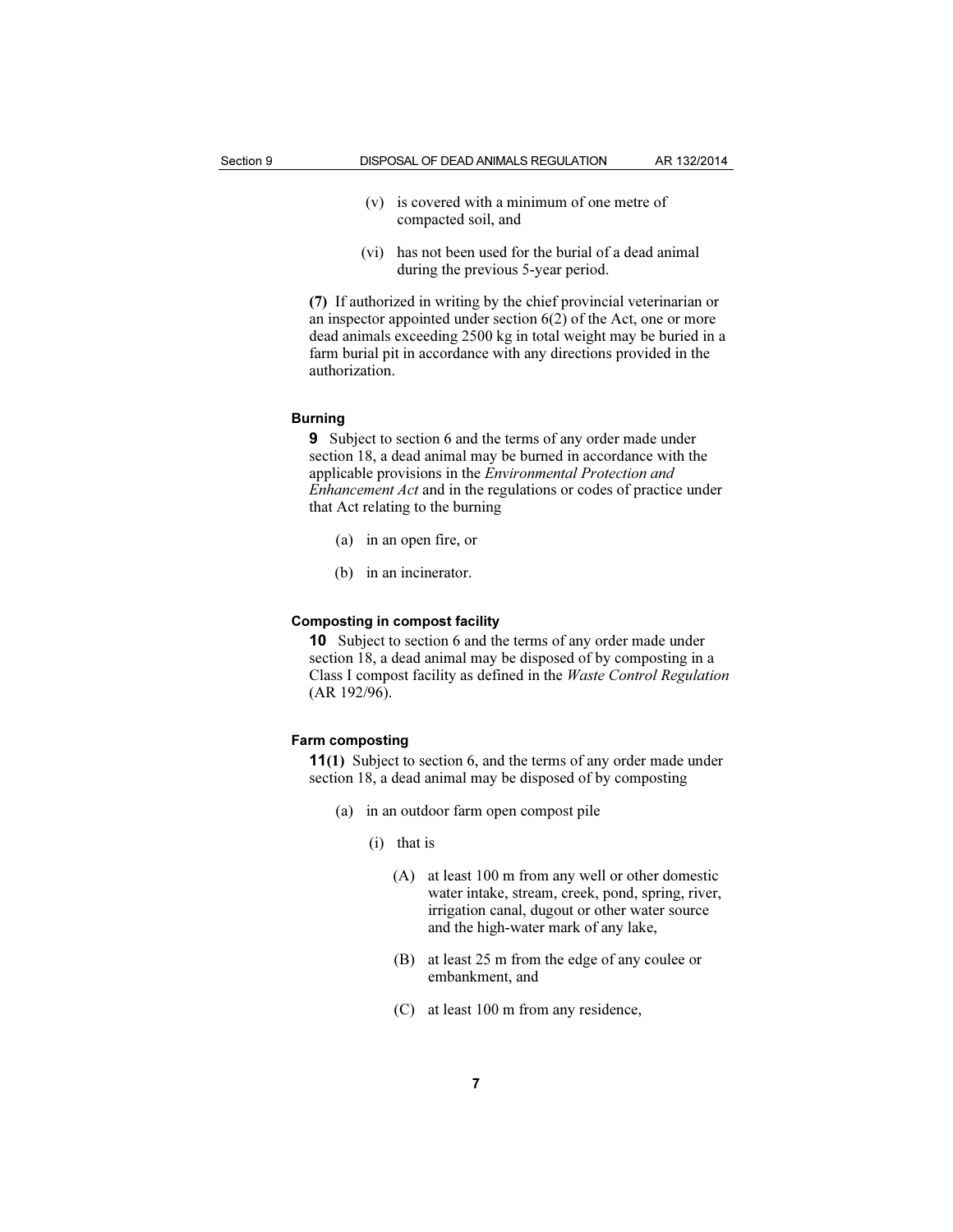| Section 11 |       | DISPOSAL OF DEAD ANIMALS REGULATION                                                                                                                                                                                                                                                       | AR 132/2014 |  |
|------------|-------|-------------------------------------------------------------------------------------------------------------------------------------------------------------------------------------------------------------------------------------------------------------------------------------------|-------------|--|
|            | (ii)  | that is designed in a manner that will exclude<br>scavengers,                                                                                                                                                                                                                             |             |  |
|            | (iii) | that is at least 100 m from the boundary of any land<br>owned or leased by a person other than the owner of<br>the dead animal, unless the owner or leaseholder of<br>the land has consented in writing to the outdoor farm<br>open compost pile being located closer to the<br>boundary, |             |  |
|            | (iv)  | that is at least 300 m from any provincial highway,<br>and                                                                                                                                                                                                                                |             |  |
|            |       | (v) in which the dead animal or animals are covered with<br>at least 60 cm of composting material,                                                                                                                                                                                        |             |  |
| or         |       |                                                                                                                                                                                                                                                                                           |             |  |
| (b)        |       | in an indoor farm open compost pile that is located in a<br>building that has                                                                                                                                                                                                             |             |  |
|            |       | (i) an impervious floor, and                                                                                                                                                                                                                                                              |             |  |
|            | (ii)  | adequate drainage control to prevent the<br>contamination of surface water or groundwater from<br>the compost effluent.                                                                                                                                                                   |             |  |
|            |       | (2) Where one or more dead animals are composted in an outdoor<br>or indoor farm open compost pile,                                                                                                                                                                                       |             |  |
| (a)        |       | the volume of the dead animal or animals in the compost<br>pile must not exceed 25% of the total volume of the<br>compost pile, and                                                                                                                                                       |             |  |
|            | that  | (b) material may not be removed from the compost pile until<br>the dead animal or animals are composted to the extent                                                                                                                                                                     |             |  |
|            |       | (i) the generation of odours by the compost is<br>mınımızed,                                                                                                                                                                                                                              |             |  |
|            | (ii)  | the compost will not contaminate surface water or<br>groundwater,                                                                                                                                                                                                                         |             |  |
|            | (iii) | the compost will not attract vectors of disease, and                                                                                                                                                                                                                                      |             |  |
|            | (iv)  | the use of the compost will not cause or contribute to<br>the spread of disease, cause scavenging or create a<br>nuisance.                                                                                                                                                                |             |  |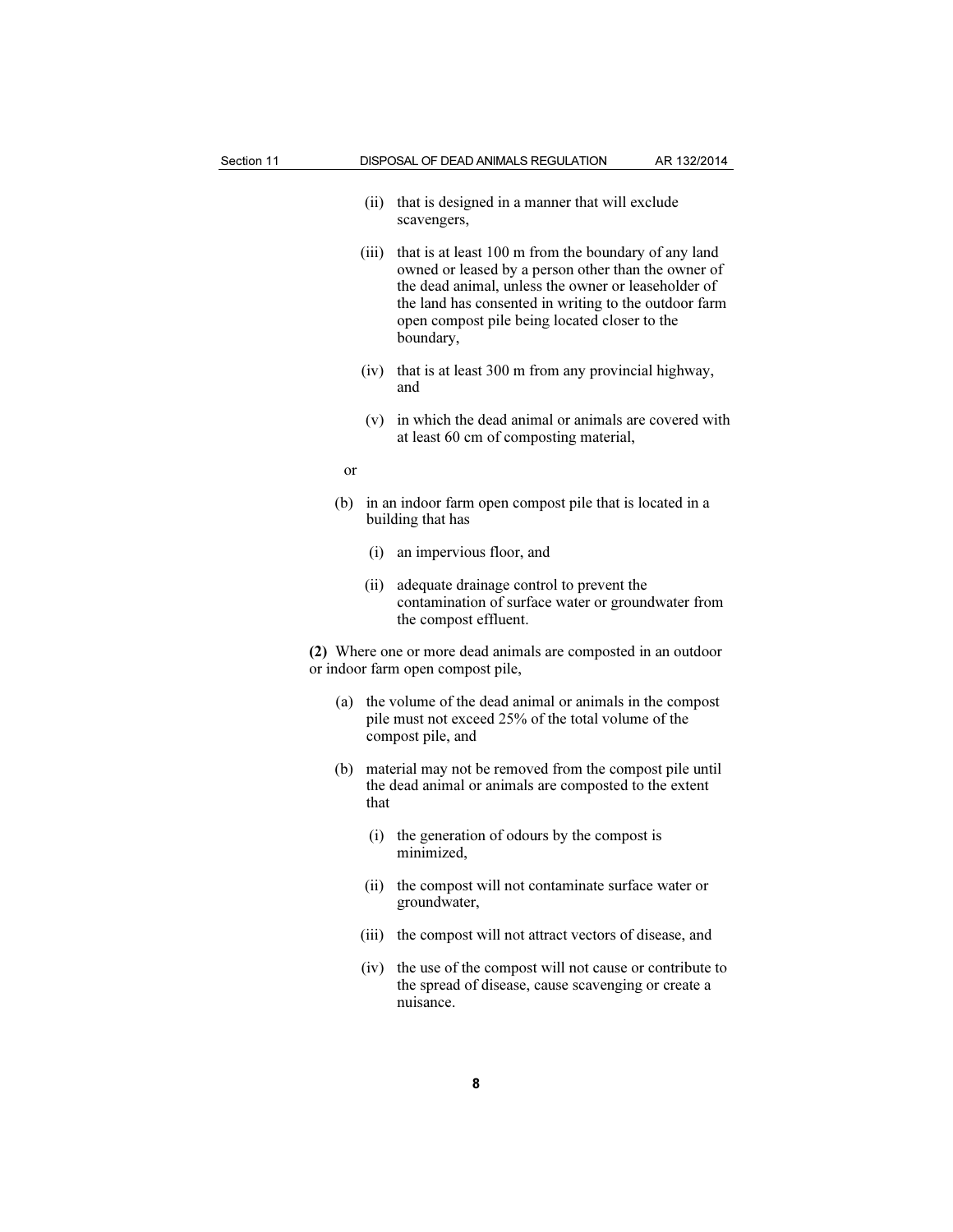## Food for other animals

12(1) Subject to section 6 and the terms of any order made under section 18, the owner of a dead animal may dispose of the dead animal by feeding it or allowing another person to feed it to an animal if the owner of the dead animal

- (a) knows that the dead animal
	- (i) did not have an infectious or contagious disease or a disease that is notifiable under the Act or reportable under the Act or the Health of Animals Act (Canada), and
	- (ii) was not euthanized with drugs or other chemical substances,

and

 (b) provides a written certificate to the owner of the animal to which the dead animal is being fed confirming that the dead animal did not have a disease referred to in clause (a) and was not euthanized as referred to in clause (a), where the dead animal is being fed to an animal that is not owned by the owner of the dead animal.

(2) No person shall feed a dead animal to a production animal as defined in the Authorized Medicine Sales Regulation if the feeding of the dead animal to the production animal would contravene the Health of Animals Act (Canada) or the regulations under that Act.

#### Rendering

13 Subject to section 6 and the terms of any order made under section 18, a dead animal may be disposed of by rendering at a rendering plant operated under a permit issued under the Health of Animals Act (Canada).

#### Natural disposal

14(1) In this section, "natural disposal", in respect of a dead animal, means disposing of the dead animal in a manner that allows for scavenging.

(2) Subject to section 6 and the terms of any order made under section 18, a dead animal, other than inedible offal or condemned material, may be disposed of by natural disposal if

 (a) the animal is not known or suspected to have had an infectious or contagious disease or a disease that is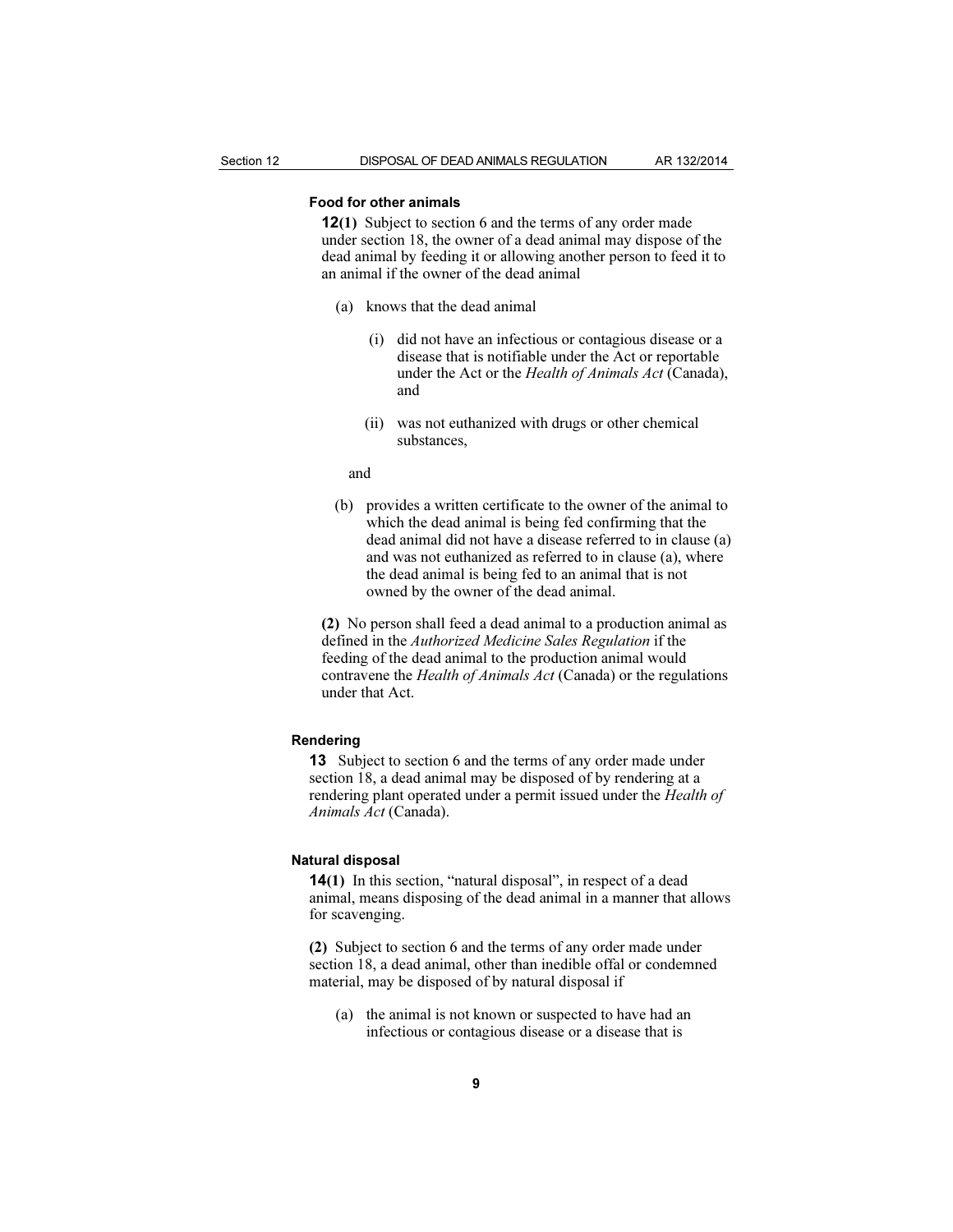notifiable under the Act or reportable under the Act or the Health of Animals Act (Canada),

- (b) the dead animal was not euthanized with drugs or other chemical substances,
- (c) the total weight of the animals being disposed of at one site does not exceed 1000 kg,
- (d) there is a distance of at least 500 m between disposal sites, and
- (e) the dead animal is disposed of at a disposal site that
	- (i) is on property that is owned or leased by the owner of the dead animal and at least 100 m from the boundary of land owned or leased by a person other than the owner of the dead animal, unless the owner or leaseholder of the land has consented in writing to the disposal site being located closer to the boundary,
	- (ii) is at least 500 m from any well or other domestic water intake, stream, creek, pond, spring, river irrigation canal, dugout or other water source and the high-water mark of any lake,
	- (iii) is at least 25 m from the edge of any coulee or embankment,
	- (iv) is at least 400 m from any livestock facility, including a pasture, situated on land owned or leased by a person other than the owner of the dead animal,
	- (v) is at least 400 m from any residence,
	- (vi) is at least 400 m from any road, and
	- (vii) is at least 400 m from any
		- (A) park or recreation area as those terms are defined in the Provincial Parks Act,
		- (B) wilderness area, ecological reserve, natural area or heritage rangeland as those terms are defined in the Wilderness Areas, Ecological Reserves, Natural Areas and Heritage Rangelands Act, or
		- (C) any other land intended for recreational use by the public.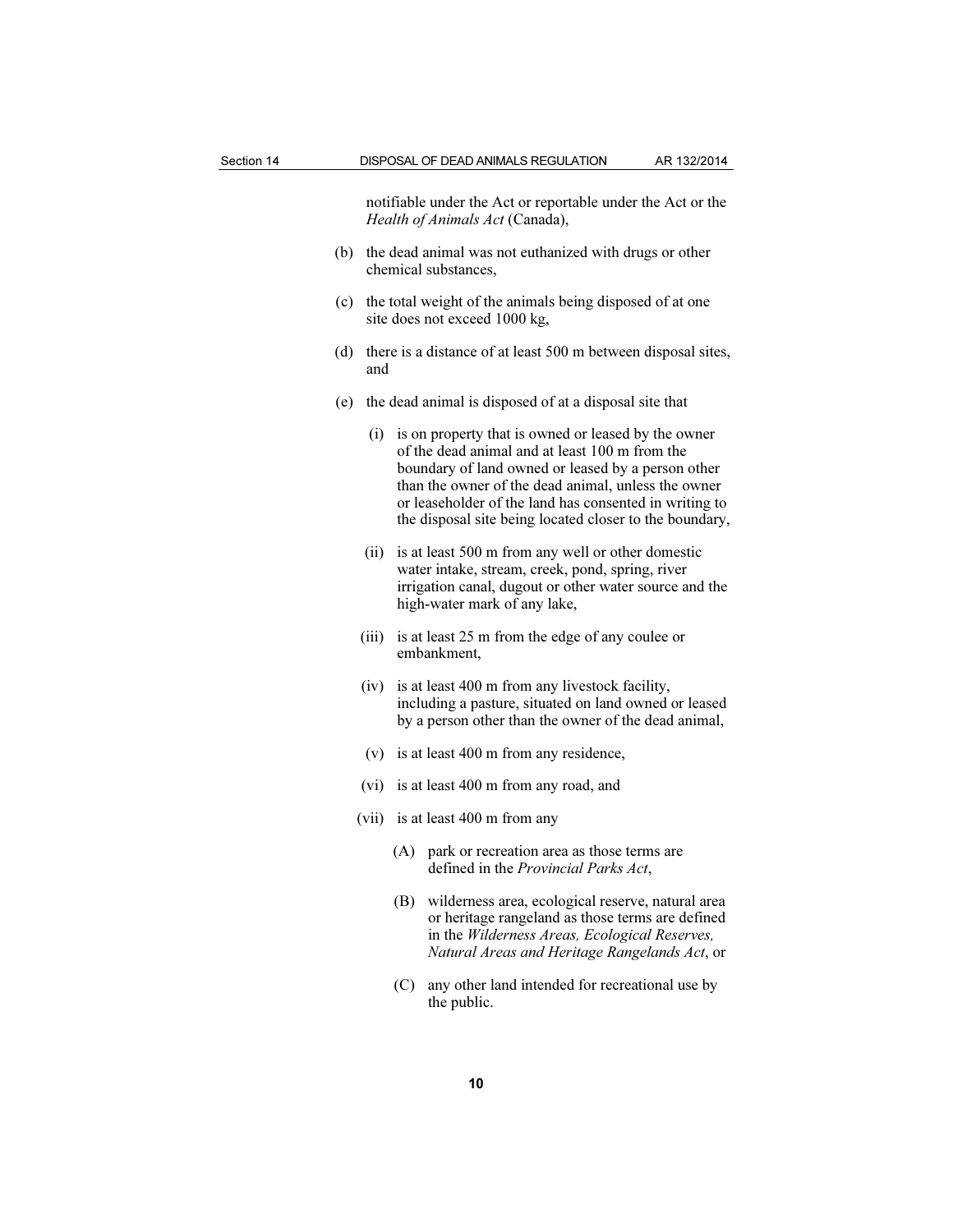## Method approved by Minister

15 Subject to section 6 and the terms of any order made under section 18, a dead animal may be disposed of in a manner that has been approved by the Minister under section 16 if any terms or conditions imposed under that section are complied with.

#### Approval of disposal methods

16 The Minister may approve a method or methods for the disposal of dead animals in addition to the methods provided for under sections 7 to 14 and may, in the approval,

- (a) specify whether the method or methods are approved for use by owners or operators of meat facilities, and
- (b) impose any terms or conditions on the disposal of dead animals using the method or methods that the Minister considers appropriate.

#### Rendering plant

- 17 The owner or operator of a rendering plant shall ensure
	- (a) that a dead animal rendered at the plant is subjected to such temperature and pressure as is necessary to render every portion of the carcass free from all viable pathogenic organisms, and
	- (b) that microbiological quality assurance processes are in place to prevent the occurrence of viable pathogenic organisms.

#### Disaster or emergency

18(1) In the event of a disaster or emergency, including, without limitation, a flood, fire or outbreak of disease, the chief provincial veterinarian may, for the purposes of responding to and dealing with the effects of the disaster or emergency, make an order

- (a) in respect of any person or class of persons that for the period set out in the order
	- (i) exempts the person or class of persons from the application of this Regulation or any provision of this Regulation, or
	- (ii) varies the rules applicable to a method for the disposal of dead animals set out in this Regulation in respect of dead animals disposed of or to be disposed of by the person or class of persons,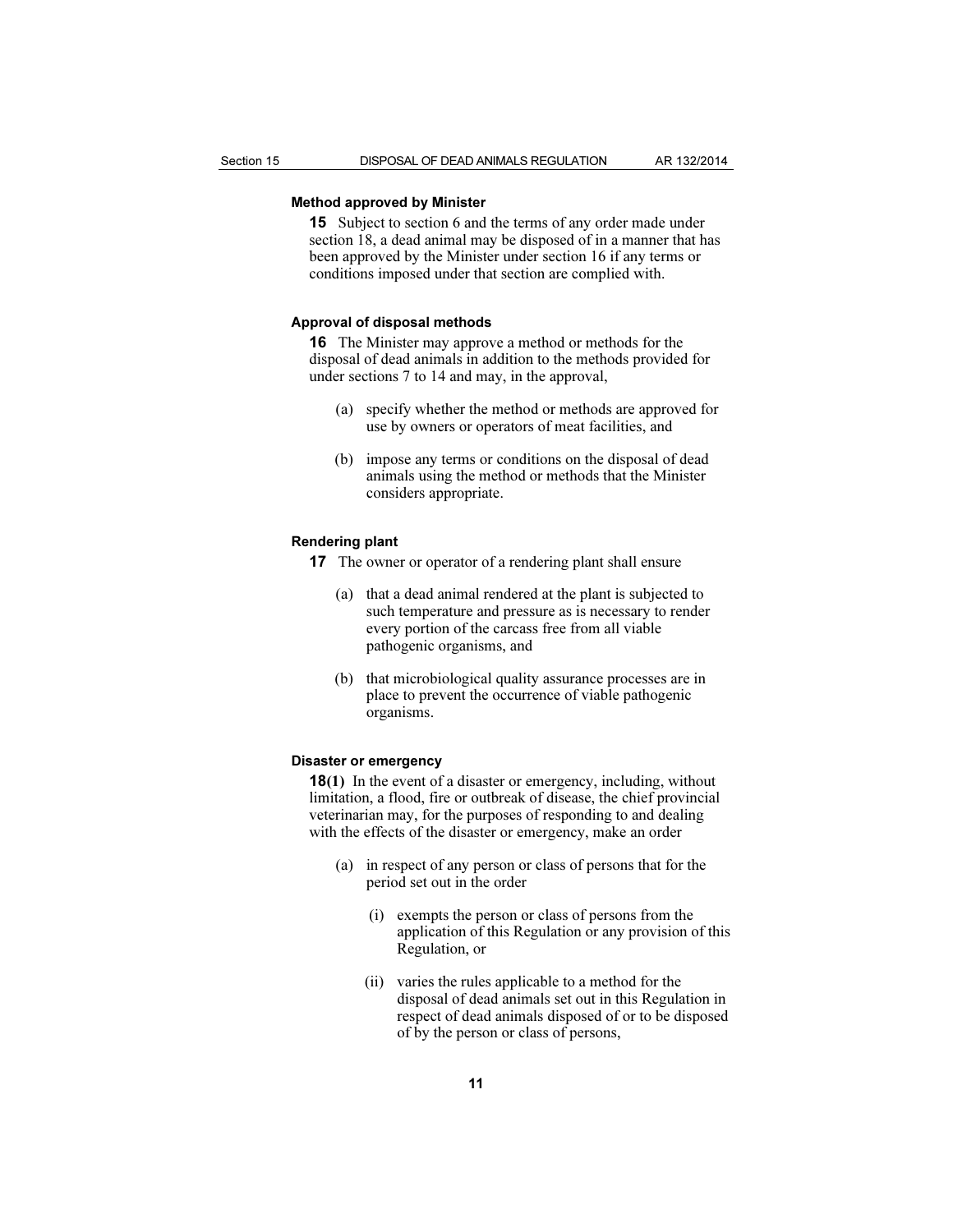- or
- (b) in respect of any owner or class of owner of a dead animal or type of dead animal specified in the order that directs the owner or class of owner to dispose of the dead animal or a dead animal of that type in a manner or by a method specified in the order.

(2) A person or owner who is the subject of an order or is a member of a class of persons or owners that is the subject of an order under subsection  $(1)(a)(ii)$  or (b) shall comply with the order.

#### General

#### Transport of non-rendered dead animal

19 A person who transports, or prepares for transport, a dead animal that has not been rendered shall ensure that the dead animal is transported or prepared for transport in such a manner so as to prevent

- (a) any dissemination of pathogenic organisms into the environment from the leakage of blood or other body fluids of the dead animal, and
- (b) the contamination of food intended for consumption by humans or animals.

#### Diagnosis of animal diseases

20 Nothing in this Regulation prohibits the collection, shipment or transport of a dead animal as may be required by a registered veterinarian or the owner of the dead animal for the diagnosis of animal disease.

#### **Offences**

21 A person who contravenes or fails to comply with this Regulation is guilty of an offence.

#### **Penalties**

22(1) A person who is guilty of an offence under section 21

- (a) for a first offence, to a fine of not more than \$15 000 and, in the case of a continuing offence, to a further fine of not more than \$1000 for each day or part of a day during which the offence continues after the first day, and
- (b) for a 2nd or subsequent offence,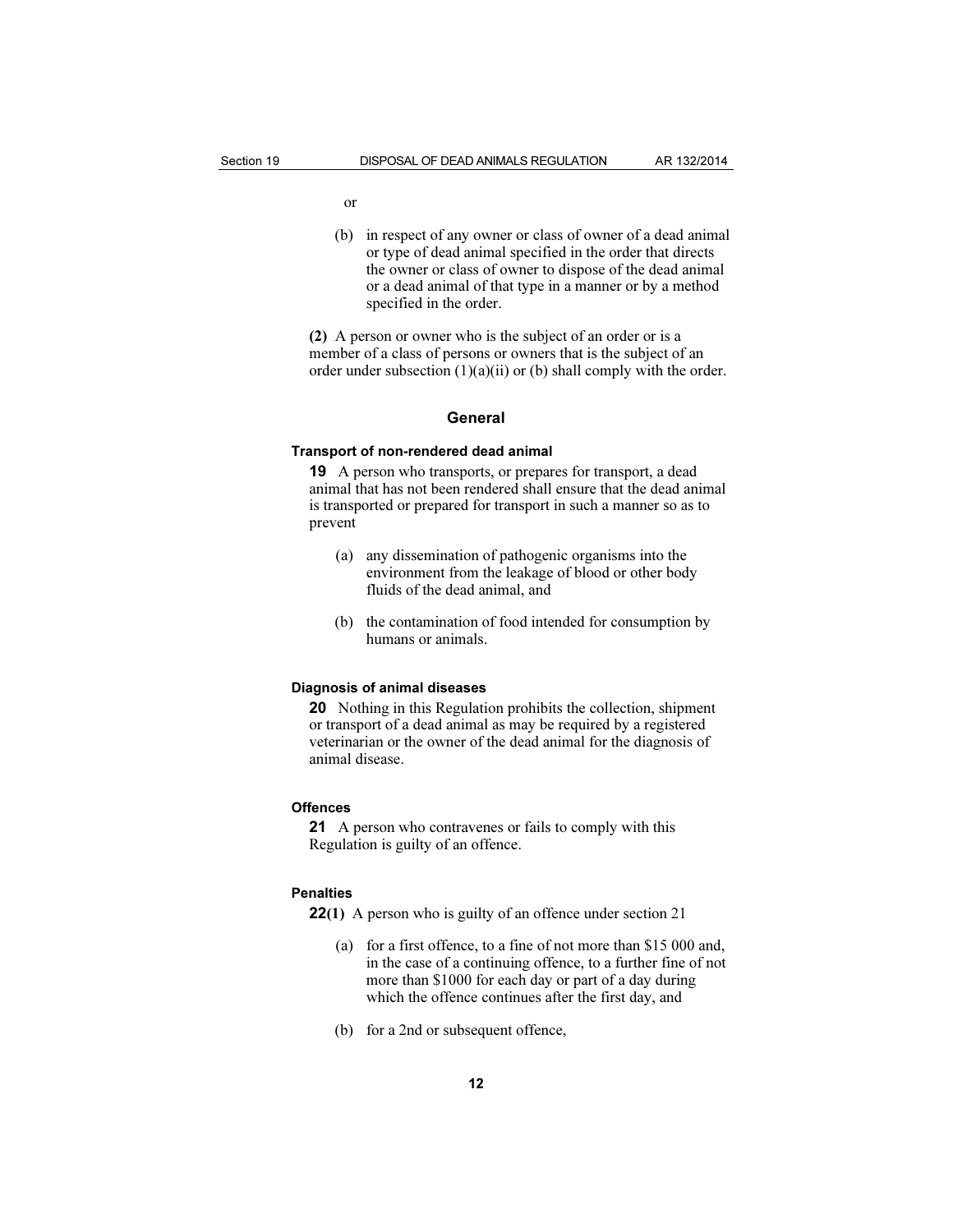- (i) to a fine of not more than \$30 000 and, in the case of a continuing offence, to a further fine of not more than \$2000 for each day or part of a day during which the offence continues after the first day, or
- (ii) to imprisonment for a term not exceeding one year,

or to both fines and imprisonment.

(2) A prosecution under subsection (1) may be commenced within 2 years of the commission of the alleged offence but not afterwards.

#### Repeal

23 The Destruction and Disposal of Dead Animals Regulation (AR 229/2000) is repealed.

#### Expiry

24 For the purpose of ensuring that this Regulation is reviewed for ongoing relevancy and necessity, with the option that it may be repassed in its present or an amended form following a review, this Regulation expires on September 30, 2023.

## Coming into force

25 This Regulation comes into force on the coming into force of section 19 of the Animal Health Amendment Act, 2009.